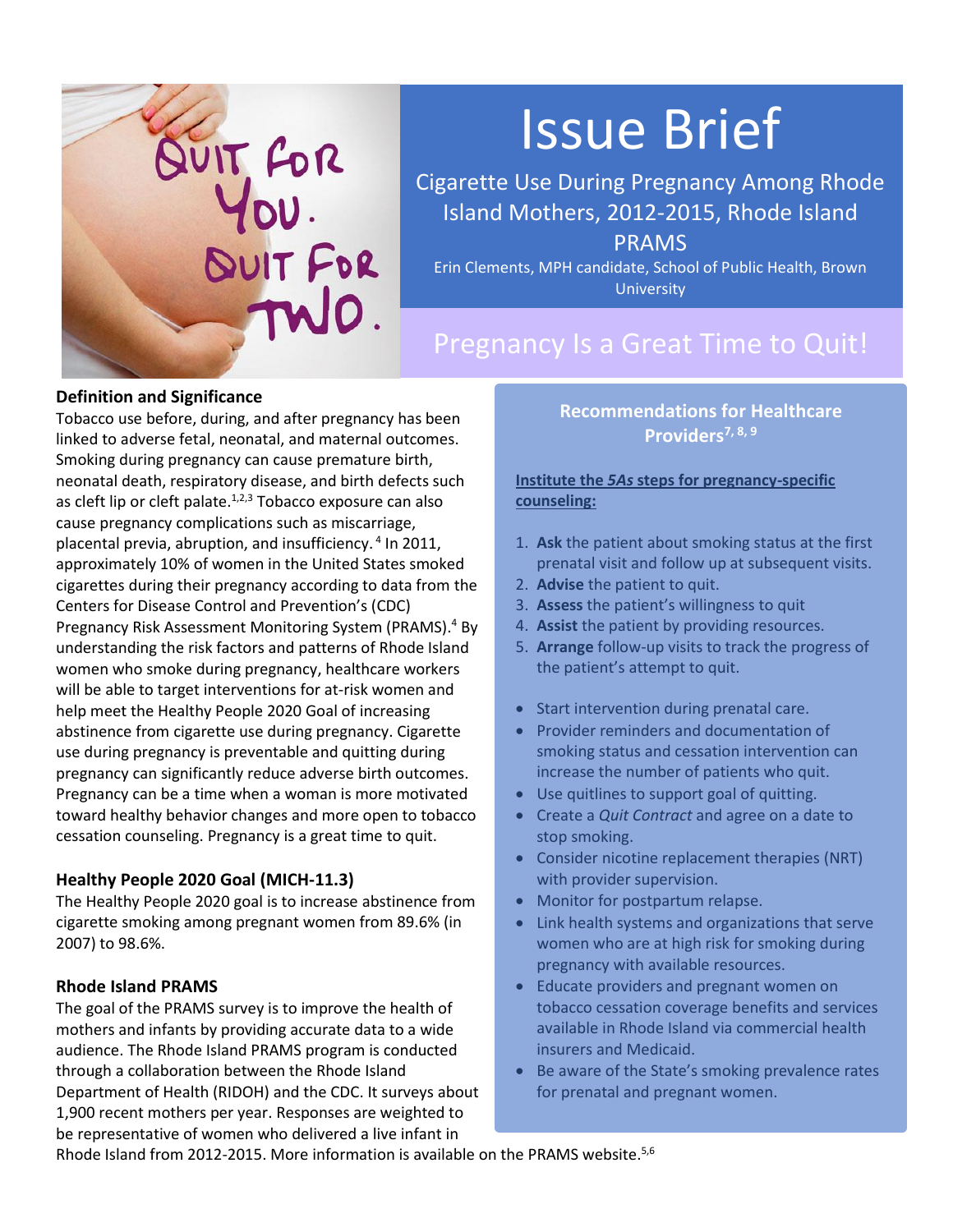#### **Methods**

The 2012 - 2015 Rhode Island PRAMS survey weighted dataset was used. Tobacco use is assessed in PRAMS by asking mothers about cigarette use in the past two years, three months before their latest pregnancy, and the last three months of that pregnancy. Women were coded as *no cigarette use* if they reported no cigarette use in the past two years, in the three months before pregnancy, and during pregnancy. Women were assigned to *quit cigarette use* if they reported smoking pre-conceptionally (three months before) but no cigarette use during the last three months of pregnancy. Women were assigned to *cigarette use during pregnancy* if they reported any cigarette use during the last three months of pregnancy.<sup>10</sup>

Adverse birth outcomes were also measured and coded. Small-for-gestational-age infants were coded as such if they were in the tenth percentile for size based on their gestational age. Infants were coded as low birth weight if their birth weight was less than 2,500 grams. Infants were coded as preterm if they were born at less than 37 gestational weeks. Statistical analysis was performed using survey weighted data in STATA/SE 14.2 to determine prevalence, trends, and odds ratios of adverse birth outcomes.



Figure 1: Cigarette Use During Pregnancy by Year, RI PRAMS 2004-2015

#### **Trend Data**

In Rhode Island, cigarette use during pregnancy has been trending downward in the last decade. Since 2004, prevalence of cigarette use during the last three months of pregnancy has decreased from 11.3% in 2004 to 5.9% in 2015 (Linear Trend: p <0.0001), as shown in **Figure 1.**



Figure 2: Prevalence of Cigarette Use During Pregnancy by Maternal Demographic Characteristics, RI

*\*Insurance type describes insurance the mother had during her latest pregnancy. Public insurance includes Medicaid and RIte Care. Other types of insurance and no insurance were not included in the variable. \*\*Healthy People 2020 goal is 1.4%.*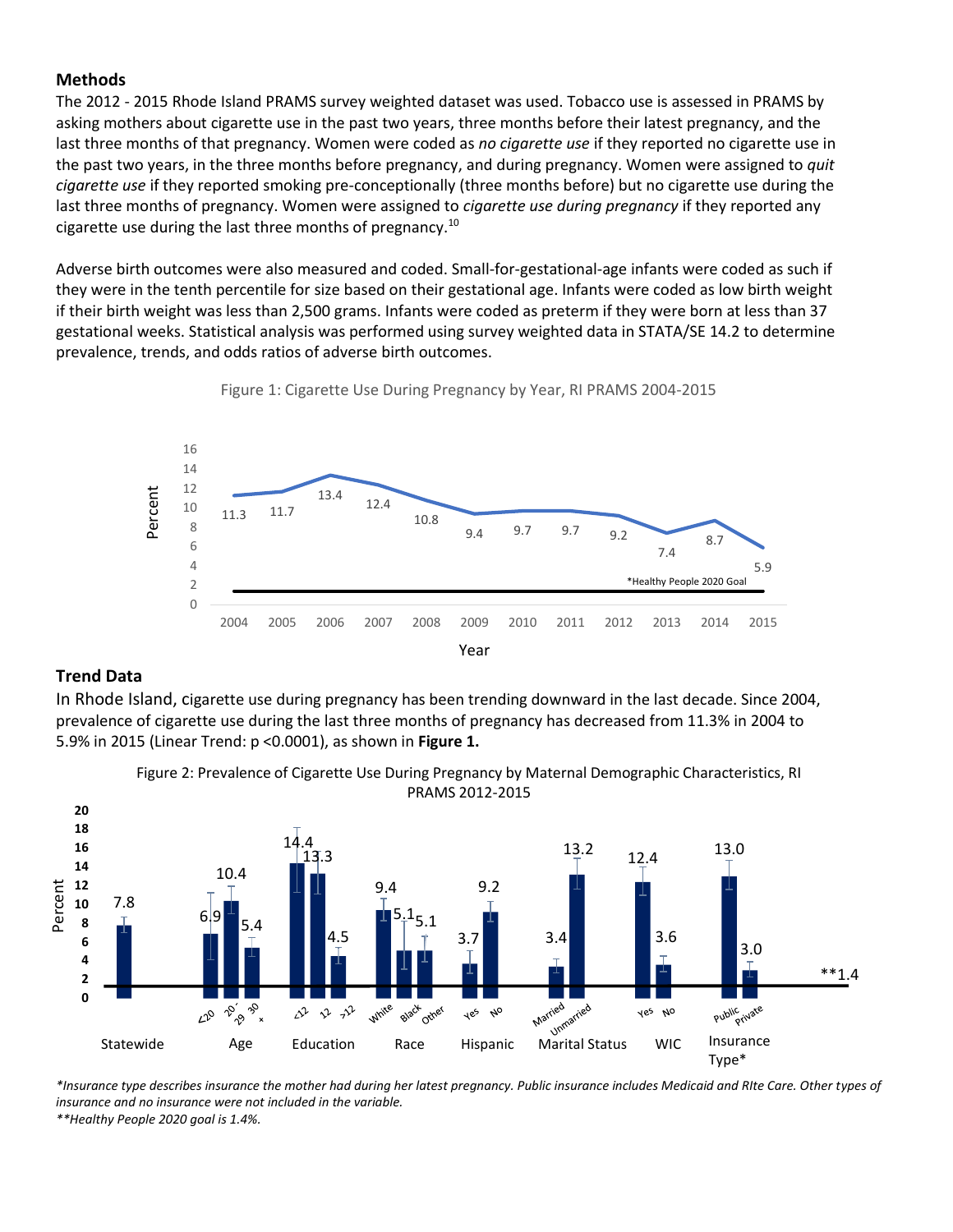#### **Demographic Characteristics**

The results listed in **Figure 2** demonstrate that the overall prevalence of Rhode Island mothers smoking in the last three months of pregnancy, surveyed between 2012 to 2015, was 7.8 %. Mothers between 20-29 years of age (10.4%), white (9.4%), non-Hispanic (9.2%), unmarried (13.2%), had less than 12 years of education (14.4%), had public health insurance (13.0%), and participated in the WIC program (12.4%) had a higher prevalence of tobacco use during pregnancy compared with their counterparts.

#### **Birth Outcomes by Maternal Cigarette Use Status**

The prevalence of adverse birth outcomes (low birth weight, small-for-gestational age, and preterm birth) by maternal cigarette smoking status is listed in **Figure 3**. Infants whose mothers used cigarettes during pregnancy had a notably higher prevalence of preterm birth, small-for-gestational age, and low birth weight compared to infants whose mothers did not smoke cigarettes at all or those who quit smoking during pregnancy. **Figure 4** demonstrates that women who smoke during pregnancy had 2.58 higher odds of having an infant small-forgestational age, 2.07 higher odds of having a low birth weight infant, and 1.76 higher odds of having a preterm birth compared to women with no cigarette use. There was no significant difference in the odds of having adverse birth outcomes for mothers who smoked pre-conceptionally but quit during pregnancy compared to mothers with no cigarette use as demonstrated by **Figure 4**. All variables listed in Figure 1 were controlled for in the logistic model to produce adjusted odds ratios.





#### Figure 4: Adjusted Odds Ratios of Adverse Birth Outcomes by Cigarette Use Status, Rhode Island PRAMS 2012-2015



#### \*p<0.001

### **Public Health Implications**

Overall, there has been a substantial downward trend of cigarette use during pregnancy in Rhode Island in the past decade. Healthcare workers should follow the CDC and American College of Obstetricians and Gynecologists (ACOG) recommendations for counseling women to quit smoking during pregnancy, including counseling and motivational interviewing and surveillance of postpartum relapse.<sup>4</sup> This trend needs to continue until the Healthy People 2020 goal is